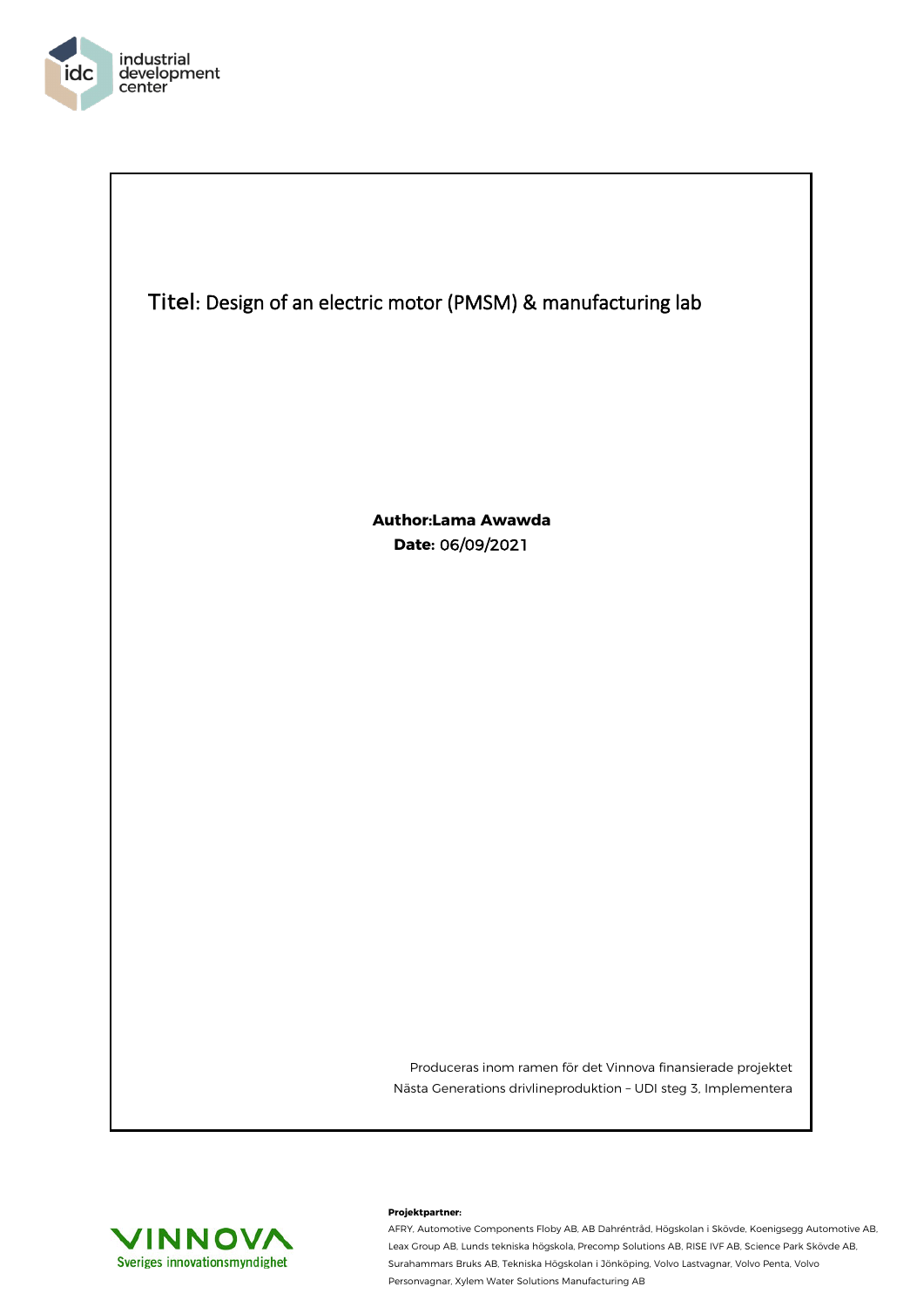

Electrification and electromobility make it possible to reach the sustainability goals of the climate. But it requires the industry to change rapidly from the manufacturing of combustion engines to electrical drive lines. This swift change requires new competence, which can be provided by the University of Skövde.

One of the required competencies that are requested is knowledge about the electrical driveline, and specifically manufacturing of electrical motors. There are courses today that include labs where the students disassemble and assemble a small electrical motor. This project is about designing a new lab including most steps in the manufacturing and testing of an electric motor. A new motor suitable for the lab is designed and its performance is evaluated.

The project presents deals with the design, analysis, assembly and tests of a permanent magnet synchronous motor (PMSM). An analytical model was carried out to find an approximation model of the machine, then a Finite Element Simulation was carried out using FEMM software to validate the design.

Once the final design was selected, a motor prototype was built and an assembly instruction manual was designed, different tests and measurements manual was designed to verify the prototype.

This project carries two design directions, the motor design & the lab design. A list with several steps was carried out to design the motor, such as motor type selection, rotor topology selection, material selection, electrical model design, analytical model design, numerical model (FEM analysis) and, finally, motor prototype assembly.

Regarding the lab design, a list of steps is defined: design the measurements and tests manual to be realized on the designed motor, select the necessary instruments and equipment used in the tests, design a lab manual (assembly instructions), selection and purchase of instruments and equipment, build the designed lab and, finally, run and evaluate the lab.

The design process started with the selection of the motor type, a permanent magnet synchronous motor (PMSM) was selected and a V-shape for its rotor topology. The material of the motor was defined as well, where the rare earth magnet (NdFeBN45M) was selected since it shows the highest values of coercivity and remanence. Which helps in reducing the machine size.



The analytical model was carried out by applying mathematical equations to find an approximation of the motor parameters, it starts with setting the specifications of the machine and with some pre-design decisions and assumptions which the designer must make to simplify the design process and to assure good performance.

The designed motor doesn't have any performance specifications but it has to be of a suitable size to the assembly by hand therefore the design started by setting the desired dimensions of the machine, then some methods



## **Projektpartner:**

AFRY, Automotive Components Floby AB, AB Dahréntråd, Högskolan i Skövde, Koenigsegg Automotive AB, Leax Group AB, Lunds tekniska högskola, Precomp Solutions AB, RISE IVF AB, Science Park Skövde AB, Surahammars Bruks AB, Tekniska Högskolan i Jönköping, Volvo Lastvagnar, Volvo Penta, Volvo Personvagnar, Xylem Water Solutions Manufacturing AB